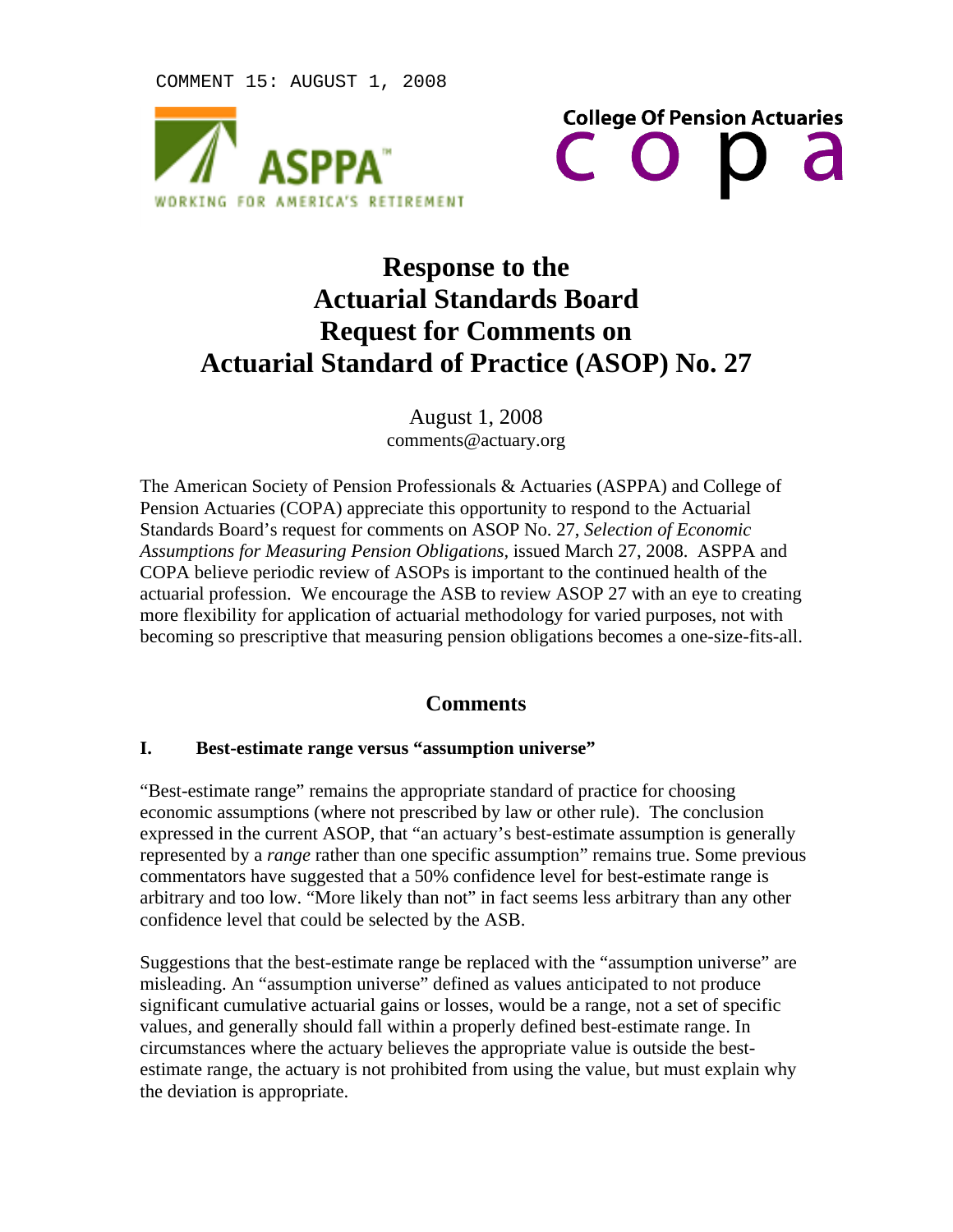That said, the board may want to consider a specific exception to or modification of the best-estimate methodology in circumstances where a trust is poorly diversified, and the best estimate range does not include the expected value. (This possibility was discussed in Section 2.1 of Appendix 3 of ASOP 27 as adopted in December, 1996.) Consider a plan invested in a single bond paying 7% interest. There is only a 1% probability of default, so the best-estimate range is 7%. In this scenario, a 7% assumption appears quite reasonable, so one may not be too concerned that the expected value of 5.93% is not within this limited range. However, if the probability of default were 2%, the bestestimate range would remain at 7% even though the expected value is now 4.86%. Although the actuary could simply note this outcome as part of the rationale for departing from the standard, which is the conclusion reached in 1996, the board should consider providing that the best-estimate range extends to the expected value.

### **II. Ability to use assumptions outside the best-estimate range**

ASOP 27 provides the actuary with the ability to choose more conservative assumptions within the best-estimate range where indicated by the purpose of the measurement. Currently, the use of a rate outside the range is considered a deviation from the guidance. Such deviations are not prohibited, but the actuary must justify the departure and disclose the nature, rationale, and effect of the deviation. No changes are necessary. If an actuary believes a margin for conservatism, or presentation of results outside the best-estimate range are appropriate, disclosures required under the current ASOP 27 are appropriate.

¢ ¢ ¢